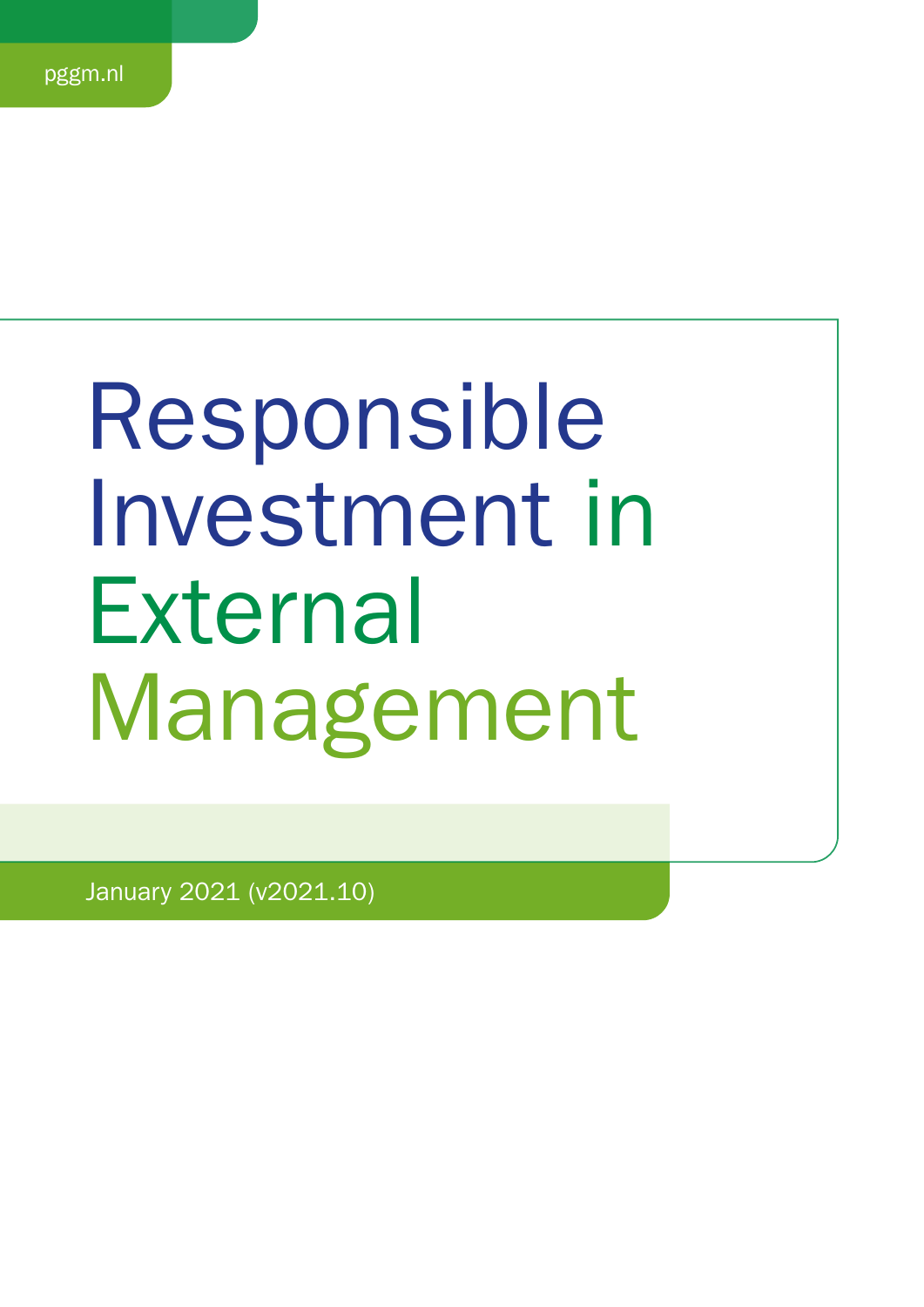# 1. Introduction

AAs a long-term investor, PGGM Vermogensbeheer B.V. (PGGM Investments, hereinafter PGGM) is committed to investing responsibly. PGGM manages its clients' External Management investments in order to contribute towards a stable pension for their participants while also taking into consideration its impact on the world. PGGM recognizes that environmental, social, and governance (ESG) factors have a material impact on the financial performance of the portfolio, especially in the longer term. As such, integrating ESG issues into investment analysis and decision-making processes is part of its fiduciary duty.

This guideline addresses PGGM's management of ESG issues with regard to External Management. The guideline is a further refinement of PGGM's Responsible Investment [Framework](https://www.pggm.nl/media/f4zoxray/responsible-investment-implementation-framework_pggm.pdf) and its implementation guidelines and the relevant fund prospectus and ancillary documentation. In addition, the obligations arising from compliance with legislation and regulations apply. The guidelines cover all investments made by External Management, effective since 1 January 2021.

# 2. Investment strategy & approach

The External Management department (External Management) of PGGM Investments selects, monitors and manages, on behalf of our clients, funds and segregated mandates which are managed by one or more internal and/or external managers. PGGM Investments recognizes the important role External Management has with regard to responsible investment, which is to ensure that our managers apply our and our clients' policies and guidelines and where relevant, proactively manage Environmental, Social and Governance (ESG) risk and opportunities.

External Management will seek further understanding of the actual activities of the manager in integrating ESG in their investment process. This is included in the selection and monitoring of managers. It is expected that the managers live up to the spirit of the PGGM Responsible Investment beliefs in both their investment processes and in the way that they organize their business. Where relevant the managers are expected to analyse the portfolio companies on their financial merits as well as their ESG performance. External management believes this helps to reduce investment and reputational risk or increase (expected) returns of the portfolio.

By having in place a transparent responsible investment guideline for External Management, as further outlined in this document, and by actively taking into account ESG-related performance in investment decisions,

External Management believes that it offers a positive contribution that is best practice and in line with clients' stated objectives.

The team aims is to be fully compliant with obligations arising from legislation and regulations. The relevant standards, codes of conduct or (inter)national initiatives or legislation that apply and have an impact on implementation are discussed below. For more detailed information please see [PGGM Investments website.](https://www.pggm.nl/en/our-services/transparency-reports-and-policy-documents/)

Besides implementing client policy and complying with rules and regulations, External Management believes that ESG factors can have a material impact on the financial performance of its investments and sees it as its responsibility to capture the value of and mitigate the risks related to ESG factors. In addition to this, we firmly believe that sustainable development can contribute towards stable and good investment returns for our clients in the long term. External Management therefore, where possible and meaningful, aims to actively seek for and contribute to solutions that increase the positive impact of the goals as defined in the [PGGM Responsible](https://gresb.com/)  [Investment Beliefs](https://gresb.com/). Moreover, we believe in the driving force of our clients' capital.

# 3. Implementation

## 3.a. ESG-integration

PGGM defines ESG integration as systematically taking into account those ESG factors that have a material effect on investment risk and return. Across its entire portfolio PGGM uses the [Materiality Map of the Sustainable](https://www.sasb.org/standards-overview/materiality-map/) [Accounting Standards Board](https://www.sasb.org/standards-overview/materiality-map/) (SASB) as the framework to identify material ESG issues per sector. Where relevant, External Management aims to select managers who take the SASB Materiality Map or equivalents into account when analysing ESG risks and opportunities in the investment process.

External Management uses the PGGM Selection and Monitoring Framework (SMF) to assess the quality of potential managers and for ongoing monitoring of current managers. This framework consists of seven categories: Philosophy, People, Process, Performance, Planet (ESG), Platform/Organization, Price/Costs.

The category 'Planet' is the basis to determine the extent to which the external manager has integrated responsible investing in its investment process and to which extent it is incorporated in its day to day operations.

The SMF consists of 2 stages:

- 1 Selection
- 2 Monitoring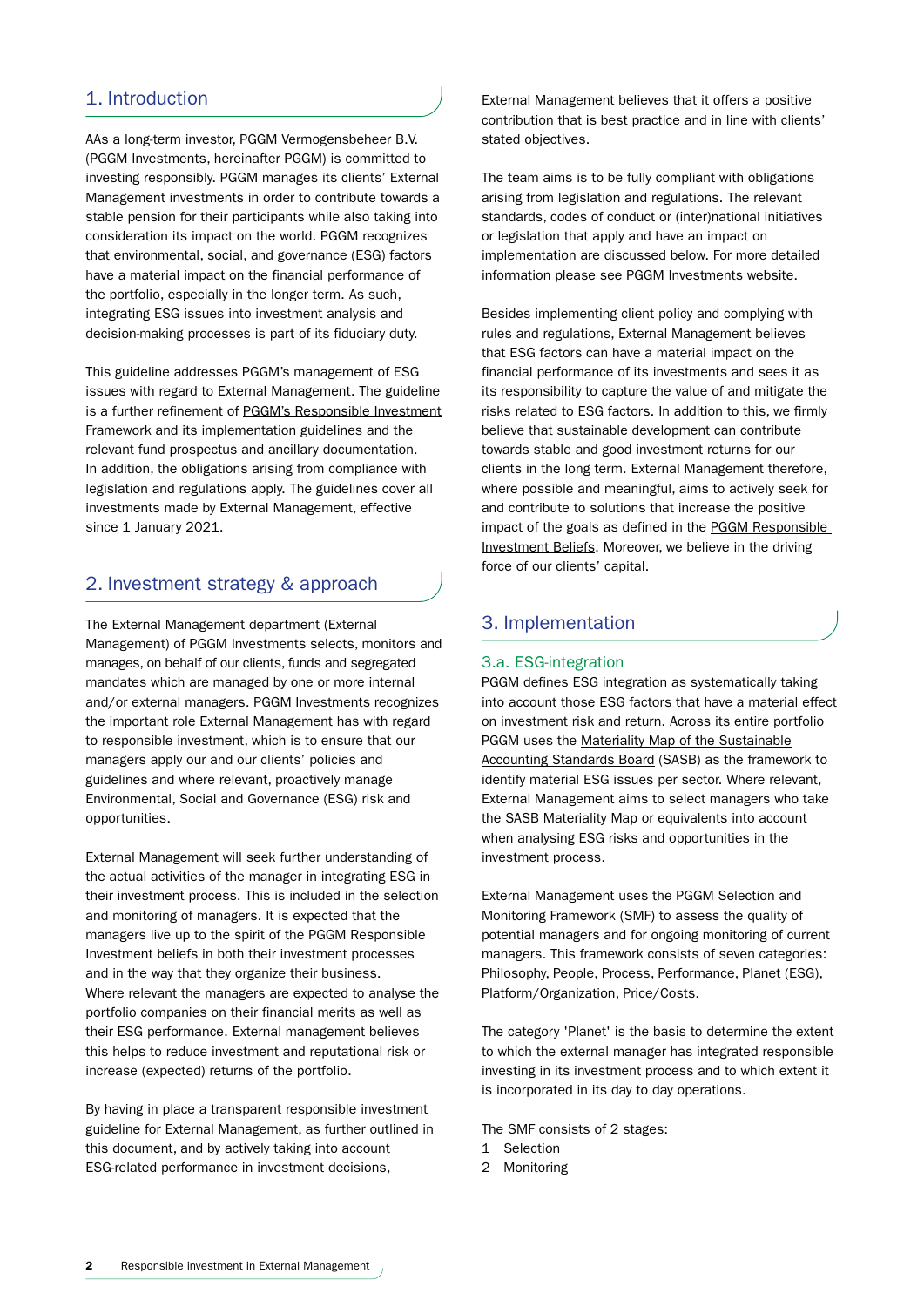### Ad 1 Attention to 'Planet' (ESG) in the Selection stage

In this stage the focus will be on understanding the managers' policies, beliefs and commitments regarding responsible investment and how the manager has organized the responsibility for responsible investment. We assess the managers' degree of ESG-integration and active ownership.

We seek to appoint managers whose objectives and beliefs on ESG integration match those of PGGM and our clients. To score the manager on "Planet" we look at both the company level as the strategy level, based on the "PRI Asset Owner Manager Selection Guide". ESG risks are defined as risks for the financial returns from material ESG factors. During the selection process, it is evaluated how the managers integrate ESG risks in their decision making as follows:

### ESG Policy:

- What are the manager's beliefs on ESG integration?
- $\blacksquare$  To what extent is ESG integration part of the investment philosophy?
- Does the manager have an ESG policy in place and is it comprehensive?
- $\blacksquare$  Has the manager signed up to the UN PRI or similar initiatives?
- How do ESG policies and guidelines affect investment decision making processes?
- What processes and systems are in place to consistently implement these policies?
- Do engagement activities and proxy voting guidelines reflect ESG policies?

### Governance of ESG integration:

- Who is responsible for ESG integration at what level?
- What are the skills and competence of the staff in this area, be it a dedicated ESG integration team or portfolio manager who has to implement the policies?
- How are people trained on ESG integration?

As a minimum the manager has to be able to implement the ESG integration requirements as specified in the mandate. The extent to which this plays a role in scoring the manager depends on the importance the client on whose behalf the selection is performed places on ESG integration. If a manager scores poorly on "Planet" this can further contribute to an overall negative score, meaning the manager will not be selected. In general we favor managers that have articulated their beliefs on responsible investment and that have demonstrably integrated ESG risks in their investment process.

### Ad 2 Attention to 'Planet' in the Monitoring stage

The same areas are evaluated on a structural basis when External Management monitors the appointed managers and periodically meets with management. PGGM

determines how ESG factors will be discussed, which assessment criteria apply to them, what reporting requirements and KPIs are laid down and how the ESG performance of the underlying investments are monitored. Before meeting with management, the relevant subjects for the discussion are determined. The integration of ESG risks is a standard agenda item. Where available, the manager's reporting on this topic provides important input to this discussion. We will structurally consider relevant developments and research regarding ESG integration during the review period. The appointed manager will be asked to explain how the investment strategy and decisions by portfolio managers align with our expectations, as stated in the Asset Management Agreement and if and how investment decisions have been influenced by ESG considerations.

The PGGM External Management team manages several mandates and funds that operate in a diverse set of countries and sectors, which gives it exposure to a broad variety of ESG risks and opportunities. ESG is integrated in the investment strategy and approach to help reduce ESG-related investment and reputational risks or increase (expected) returns of the portfolio. Climate-related risks, which are considered a sub-set of ESG risks are therefore covered by the ESG integration process of External Management.

Besides this, PGGM External Management aims supporting PGGM's ambition of assessing and monitoring the exposure of its whole portfolio to climate risks by 2025.

### 3.b. Impact

In addition to a better-performing portfolio, External Management seeks to enhance the positive impact of its investments and to minimize adverse impacts even when they do not directly affect the financial performance.

### 1. Positive impact: investing in the SDGs

In 2016 PGGM and APG defined Sustainable Development Investments (SDIs) as "investments that yield market-rate financial returns while generating a positive social and/or environmental impact" (i.e. contribute to the Sustainable Development Goals). In 2020 Australian Super, British Colombia Investment Management Corporation joined APG and PGGM in the [SDI-Asset Owner Platform](https://www.sdi-aop.org/) which owns a taxonomy of products and services (solutions) that contribute to the SDGs. With a set of decision rules the taxonomy forms the basis for the classification of investments as 'SDI'.

PGGM largest client's ambition is to increase the SDI volume to 20% of the total portfolio by 2025. The effort to measure portfolio companies' real-world impact, however, is currently limited to seven focus SDGs: #2 (zero hunger), #3 (good health and wellbeing), #6 (clean water and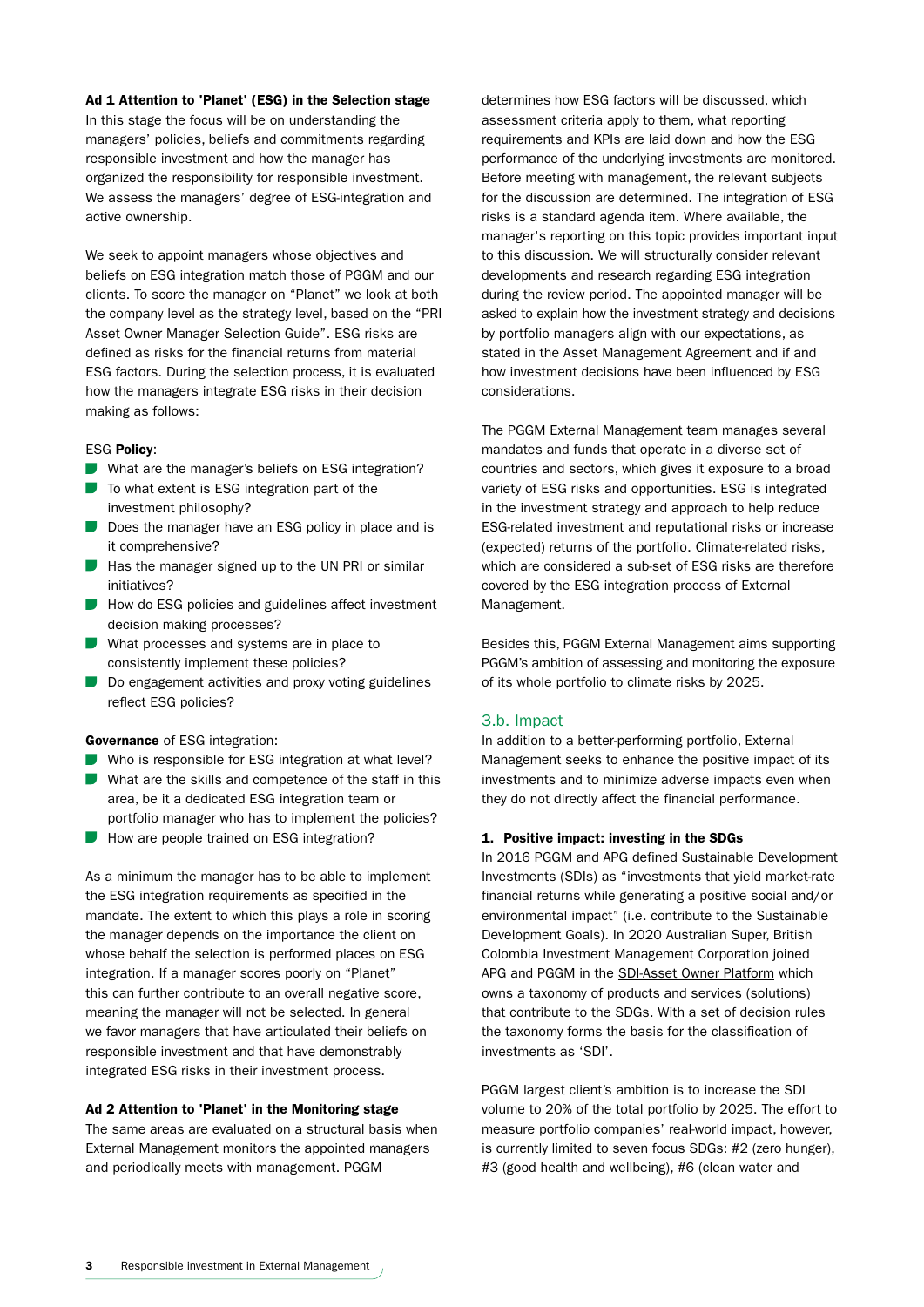sanitation), #7 (affordable and clean energy), #11 (sustainable cities and communities), #12 (responsible consumption and production) and #13 (climate action). To estimate and monitor the impact on these focus SDGs, the indicators suggested by the Working Group on [SDG](https://www.dnb.nl/en/about-dnb/co-operation/platform-voor-duurzame-financiering/sdg-impactmeting/index.jsp) [impact measurement](https://www.dnb.nl/en/about-dnb/co-operation/platform-voor-duurzame-financiering/sdg-impactmeting/index.jsp) of the DNB-facilitated Sustainable Finance Platform are used.

PGGM External Management aims to appoint external managers whose objectives and beliefs on responsible investment closely match those of PGGM and our clients. This includes our client's ambition to create a positive SDG impact. We stimulate the external managers to contribute to these impact ambitions through their investment decisions and, where applicable, by measuring this impact. This will vary per mandate as tracking an equity index is significantly different than managing an impact focused equity portfolio. To a large degree the positive impact of our externally managed investments is measured through our internally developed methodology.

For each of the asset categories that we monitor, PGGM compare their ESG score versus the benchmark and report on this on a monthly basis. There is continuous progress in improving the quality of ESG and impact reporting (like CO2 reduction), mainly due to investors like PGGM who discuss this topic on every manager meeting and call. We use MSCI, Trucost and Sustainalytics data (and are planning to also use the Entis data once available) to compare the managers to their benchmark and to their peers.

PGGM Responsible Investment department has created a framework to identify which bonds can be defined as Positive Impact Bonds. The investment teams with credit mandates can propose new names to this universe. PGGM RI ultimately defines which bonds are eligible to be defined 'Positive Impact Bonds'. Green bonds are part of these Positive Impact Bonds. All Green bonds are Positive Impact bonds, however not all Positive Impact bonds are green bonds.

Managers who manage an equity impact mandate are expected to conduct a thorough impact analysis of the companies, perform an in-depth analysis of ESG factors and also pay attention to the possible reputation risk. The decision to invest in a company is explained in a 'company paper' in which the positive impact that the company creates. In other mandates, for example, the emphasis is on reducing the carbon footprint. This can be achieved by adjusting the benchmark and removing the companies with the highest  $CO<sub>2</sub>$  emissions, or by reducing the CO<sub>2</sub> budget for the portfolio over a certain period of time.

### 2. Adverse impact: minimise negative impact

The social and environmental impact of the capital entrusted to us by our clients is significant. We can stimulate a positive contribution to a sustainable world and have the responsibility to minimise adverse impact. Adverse impacts refers to negative impacts (harm) to individuals, workers, communities and the environment. External Management has embraced this responsibility and integrated it in our investment process along with other ESG issues in the selection and monitoring process

During the selection process, the managers are evaluated on how they report on the eventual negative impact of their activities according to the following guiding questions:

- Does the manager report on ESG-related incidents in portfolio and how it acts to address these?
- Is reporting publicly available?

During the monitoring process described in paragraph 3, the discussion covers incidents regarding ESG integration during the review period.

As from 1 January 2022 at the latest, PGGM shall avoid new investments in companies that are in very severe violation of the OECD Guidelines for Multinational Enterprises (hereinafter OECD guidelines) and/or the UN Global Compact principles. When feasible, PGGM shall undertake best efforts to divest existing exposures to these companies all together and/or shall engage with the companies, or a selection thereof, that are in (very) severe violation of the OECD guidelines and/or the UN Global Compact principles.

Based on its high likelihood and severity, climate change as a driver of adverse impact is prioritized. Clients of PGGM's have committed themselves to the Dutch Climate agreement and to the Paris Climate Agreement to align policies consistent with the objective to limit the global temperature rise to a maximum of 1.5 °C. The ambition is to have a climate neutral investment portfolio by 2050 - in line with the ambition of the European Union and the Paris objectives.

PGGM measures the carbon footprint of the externally managed funds and segregated mandates. The results of carbon footprint measurement will serve to establish a full overview of all carbon data of externally managed assets.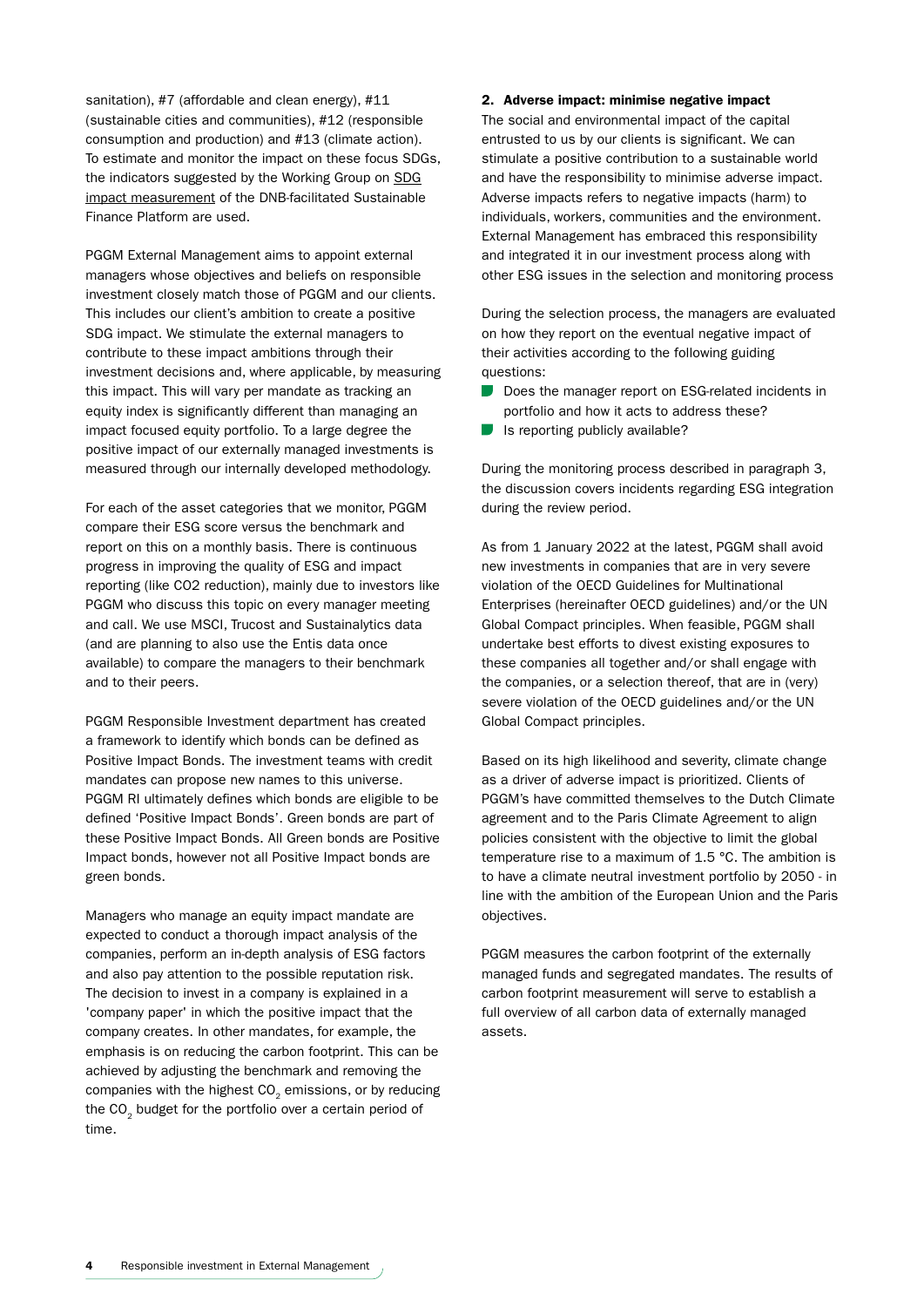### 3.c. Stewardship (engagement, voting, litigation)

PGGM actively uses its influence as a shareholder to achieve improvements in the ESG field, thereby contributing to the quality, sustainability and continuity of companies and markets. We see it as our responsibility to engage with market parties and companies about their policies and activities. In this way, we attempt to realise ESG-related improvements. PGGM applies customized voting principles across all its listed equities, written down in our [PGGM Voting Guidelines](https://www.pggm.nl/media/5xxhbgnv/pggm-global-voting-guidelines_2020.pdf).

PGGM itself acts as an active owner for all of its assets, including those managed externally. In practice this means that for example all voting and engagement for listed equity holdings is done in-house and not by external managers themselves.

We do however closely monitor the stewardship behaviour of our external managers. In case there is a misalignment with our own viewpoints, as laid down in our Global Voting Guidelines, policy documents and/or public statements, we discuss this with the external manager in question.

### Good Governance

PGGM Investments endorses internationally recognized and/or accepted basic principles of good corporate governance and proper checks and balances. It refers to the six basic 'Principles of Corporate Governance' by the Organisation for Economic Development and Co-operation (OECD) and the 'Statement on Global Corporate Governance Principles: Revised' by the International Corporate Governance Network (ICGN). Being a Dutch asset manager with generally only Dutch clients and beneficiaries, our views on specific corporate governance issues are, next to the OECD and ICGN principles, also guided by Dutch law, rules and regulations, the Dutch corporate governance code, and the recommendations of Eumedion (the Dutch representative of the interests of institutional investors in the field of corporate governance) (hereinafter referred to as our 'Dutch Descent'). Accountability, transparency and shareholder rights are key corporate governance issues to PGGM Investments. Locally different views on corporate governance standards and/or local corporate governance codes and/or best practices may be taken into account.

At the request of clients PGGM can act as an active owner on their behalf. When asked, we use the following instruments:

- **Engagement: PGGM engages companies and market** participants, including regulators. We do this in order to influence the quality, sustainability and continuity of companies and markets. PGGM works closely with analysts and other engagers within and outside of PGGM.
- Voting at shareholder meetings: PGGM votes on all shares of all listed companies in the portfolio according to its own Voting Guidelines. By doing this PGGM can pursue specific ESG objectives on behalf of clients and ensure this is executed in a consistent manner across all portfolios (also see our Voting Guidelines)
- Shareholder litigation: In case of (expected) misconduct, like fraud or corruption, by listed or unlisted companies PGGM can conduct legal proceedings as a shareholder on behalf of its clients

Clients who do not use PGGM services in this area have usually appointed dedicated service providers to undertake their active ownership activities. It is therefore not expected from external managers to act as an active owner on our clients' behalf. We do expect however that external managers keep us informed about their own active ownership activities through regular reporting to allow us to critically review the outcomes. This enables us to judge the external manager's relative positioning with regard to voting as we are looking for managers that ideally are like minded to our clients.

Engagement is undertaken to influence ESG practices and/or improve ESG disclosure, to improve positive impact and/or mitigate negative impact.

Our engagement activities are focused on (improving) portfolio companies measurement of impact, on improved reporting and on integrating the SDGs into the business strategy of portfolio companies.

### 3.d. Exclusion

The [PGGM Implementation Guidelines on Exclusion](https://www.pggm.nl/media/f4zoxray/responsible-investment-implementation-framework_pggm.pdfhttps:/www.pggm.nl/media/f4zoxray/responsible-investment-implementation-framework_pggm.pdf) are applicable to investments in all asset classes, including External Management. The PGGM-wide product-based Exclusion List consists of companies engaged in controversial weapons, tobacco, tar sands as well as thermal coal utilities and mining companies. Exclusions are included in the agreements with external managers. If a manager violates the policy, actions will be taken to remediate the violation.